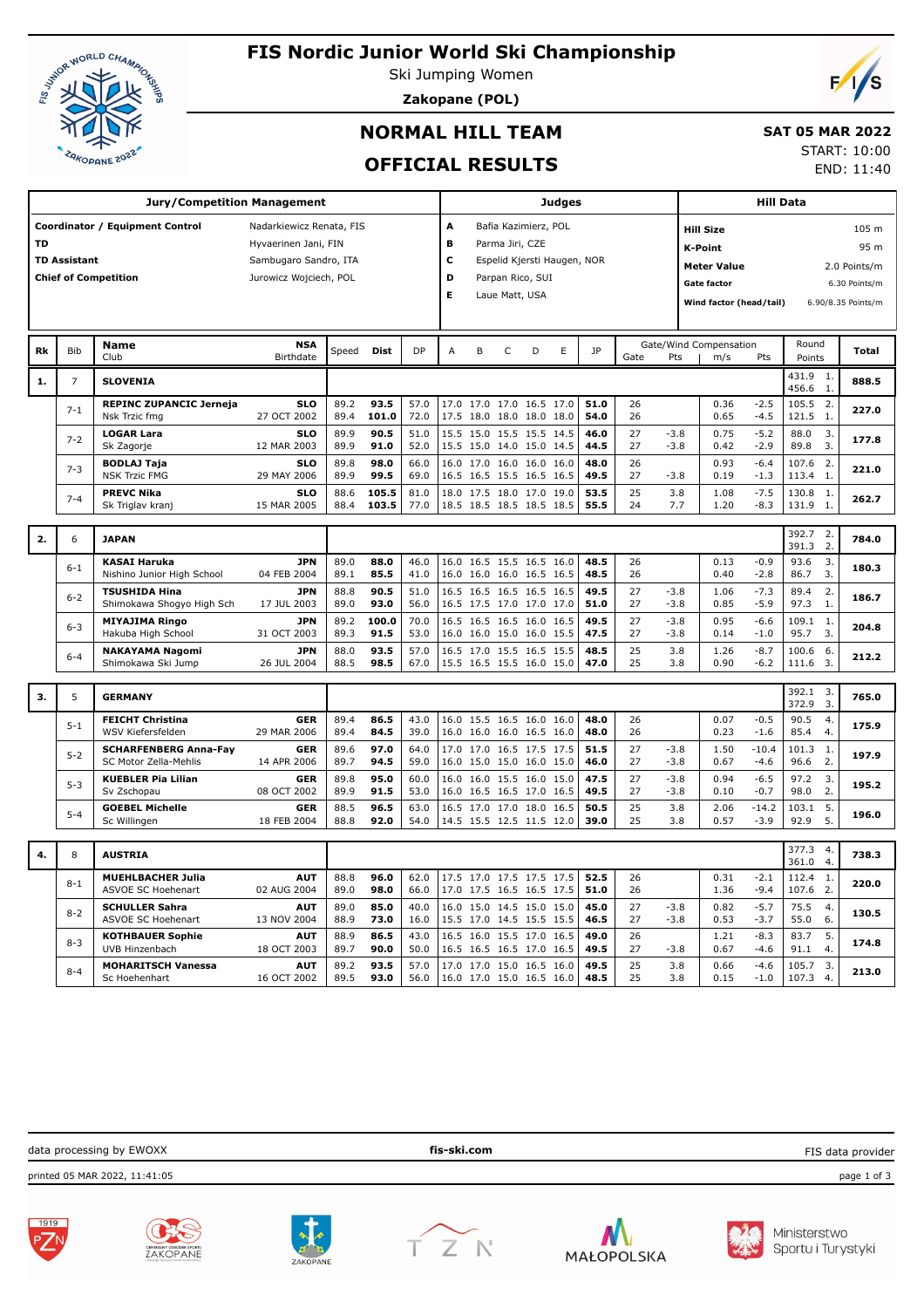

# **FIS Nordic Junior World Ski Championship**

Ski Jumping Women **Zakopane (POL)**



#### **SAT 05 MAR 2022**

## **OFFICIAL RESULTS**

START: 10:00 END: 11:40

 $F/1/s$ 

|    |                | <b>Name</b>                                           | <b>NSA</b>                |              |              |              |      |                                                 |                     |     |     |              |          |                  | Gate/Wind Compensation |                   | Round          |                |       |
|----|----------------|-------------------------------------------------------|---------------------------|--------------|--------------|--------------|------|-------------------------------------------------|---------------------|-----|-----|--------------|----------|------------------|------------------------|-------------------|----------------|----------------|-------|
| Rk | <b>Bib</b>     | Club                                                  | Birthdate                 | Speed        | <b>Dist</b>  | <b>DP</b>    | A    | B                                               | C                   | D   | E   | JP           | Gate     | Pts              | m/s                    | Pts               | Points         |                | Total |
|    |                |                                                       |                           |              |              |              |      |                                                 |                     |     |     |              |          |                  |                        |                   | 326.9 5.       |                |       |
| 5. | 3              | <b>NORWAY</b>                                         |                           |              |              |              |      |                                                 |                     |     |     |              |          |                  |                        |                   | 294.2          | 6.             | 621.1 |
|    |                | <b>BERGER Frida</b>                                   | <b>NOR</b>                | 88.2         | 84.5         | 39.0         |      | 15.5 15.0 14.5 15.0 15.0                        |                     |     |     | 45.0         | 26       |                  | 0.71                   | $-4.9$            | 79.1           | 5.             |       |
|    | $3 - 1$        | Roeykenhopp                                           | 29 APR 2004               | 88.5         | 84.0         | 38.0         |      | 15.0 15.0 14.5 14.0 15.5                        |                     |     |     | 44.5         | 26       |                  | 0.44                   | $-3.0$            | 79.5           | 5.             | 158.6 |
|    |                | <b>KLEVEN Ingrid Hordvik</b>                          | <b>NOR</b>                | 88.7         | 76.5         | 23.0         | 15.0 |                                                 | 14.0 14.5 14.0 15.0 |     |     | 43.5         | 27       | $-3.8$           | 1.41                   | $-9.7$            | 53.0           | 7.             |       |
|    | $3 - 2$        | Kongsberg                                             | 25 AUG 2003               | 88.9         | 71.0         | 12.0         | 6.0  | 5.0                                             | 7.0                 | 4.5 | 4.0 | 15.5         | 27       | $-3.8$           | 0.57                   | $-3.9$            | 19.8           | 8.             | 72.8  |
|    |                |                                                       |                           |              |              |              |      |                                                 |                     |     |     |              |          |                  |                        |                   |                |                |       |
|    | $3 - 3$        | <b>TRAASERUD Heidi Dyhre</b><br>Heddal II             | <b>NOR</b><br>10 JUL 2003 | 89.5<br>89.6 | 88.5<br>83.0 | 47.0<br>36.0 | 16.0 | 16.0 16.5 16.0 16.5 16.0                        | 16.5 16.5 17.0 17.0 |     |     | 50.0<br>48.5 | 27<br>27 | $-3.8$<br>$-3.8$ | 0.53<br>0.26           | $-3.7$<br>$-1.8$  | 89.5<br>78.9   | 4.<br>6.       | 168.4 |
|    |                |                                                       |                           |              |              |              |      |                                                 |                     |     |     |              |          |                  |                        |                   |                |                |       |
|    | $3 - 4$        | <b>MIDTSUNDSTAD Nora</b>                              | <b>NOR</b>                | 88.3         | 93.0         | 56.0         | 16.0 |                                                 | 15.5 15.5 16.0 16.0 |     |     | 47.5         | 25       | 3.8              | 0.29                   | $-2.0$            | 105.3          | $\overline{4}$ | 221.3 |
|    |                | Vaaler If                                             | 10 JUL 2003               | 89.0         | 100.0        | 70.0         |      | 15.5 16.0 14.5 15.0 15.5                        |                     |     |     | 46.0         | 25       | 3.8              | 0.55                   | $-3.8$            | 116.0          | 2.             |       |
|    |                |                                                       |                           |              |              |              |      |                                                 |                     |     |     |              |          |                  |                        |                   |                |                |       |
| 6. | $\mathbf{1}$   | <b>UNITED STATES OF AMERICA</b>                       |                           |              |              |              |      |                                                 |                     |     |     |              |          |                  |                        |                   | 295.1<br>308.0 | 7.<br>5.       | 603.1 |
|    |                | <b>BRABEC Alexa</b>                                   | <b>USA</b>                | 88.0         | 69.0         | 8.0          |      | 15.5 15.0 15.0 15.5 15.0                        |                     |     |     | 45.5         | 26       |                  | 0.70                   | $-4.8$            | 48.7           | 7.             |       |
|    | $1 - 1$        | Steamboat Springs winter sp                           | 08 OCT 2004               | 87.9         | 69.0         | 8.0          |      | 15.0 15.0 15.5 15.0 15.0                        |                     |     |     | 45.0         | 26       |                  | 0.00                   | 0.0               | 53.0           | 7.             | 101.7 |
|    |                |                                                       |                           |              |              |              |      |                                                 |                     |     |     |              |          |                  |                        |                   |                |                |       |
|    | $1 - 2$        | <b>JOHNSON Josie</b>                                  | <b>USA</b><br>03 OCT 2006 | 88.8<br>89.2 | 85.0<br>87.5 | 40.0<br>45.0 | 15.5 | 15.0 14.5 15.0 15.0<br>15.0 15.0 14.5 14.5 14.5 |                     |     |     | 45.0<br>44.0 | 27<br>27 | $-3.8$<br>$-3.8$ | 1.04<br>0.91           | $-7.2$<br>$-6.3$  | 74.0<br>78.9   | 5.<br>4.       | 152.9 |
|    |                | Park City Ski and Snowboard                           |                           |              |              |              |      |                                                 |                     |     |     |              |          |                  |                        |                   |                |                |       |
|    | $1 - 3$        | <b>BELSHAW Annika</b>                                 | <b>USA</b>                | 88.7         | 83.5         | 37.0         |      | 16.0 16.0 16.0 16.0 16.0                        |                     |     |     | 48.0         | 27       | $-3.8$           | 0.50                   | $-3.4$            | 77.8           | 6.             | 164.5 |
|    |                | Steamboat Springs winter sp                           | 13 JUN 2002               | 89.2         | 89.0         | 48.0         |      | 16.5 16.5 15.5 16.5 16.5                        |                     |     |     | 49.5         | 27       | $-3.8$           | 1.02                   | $-7.0$            | 86.7           | 5.             |       |
|    | $1 - 4$        | <b>JONES Paige</b>                                    | <b>USA</b>                | 88.0         | 88.5         | 47.0         | 16.5 |                                                 | 16.0 17.0 16.5 16.5 |     |     | 49.5         | 25       | 3.8              | 0.82                   | $-5.7$            | 94.6           | 7.             | 184.0 |
|    |                | Park City Ski Snowboard                               | 30 AUG 2002               | 88.1         | 85.5         | 41.0         |      | 16.5 15.0 16.0 16.5 16.5                        |                     |     |     | 49.0         | 25       | 3.8              | 0.64                   | $-4.4$            | 89.4           | 7.             |       |
|    |                |                                                       |                           |              |              |              |      |                                                 |                     |     |     |              |          |                  |                        |                   |                |                |       |
| 7. | $\overline{2}$ | <b>ITALY</b>                                          |                           |              |              |              |      |                                                 |                     |     |     |              |          |                  |                        |                   | 298.3<br>279.6 | - 6.<br>7.     | 577.9 |
|    |                |                                                       |                           |              |              |              |      |                                                 |                     |     |     |              |          |                  |                        |                   |                |                |       |
|    | $2 - 1$        | <b>MARCATO Asia</b><br>BACHMANN SPORT COLLEGE         | <b>ITA</b><br>18 DEC 2003 | 88.7<br>89.0 | 67.5<br>67.5 | 5.0<br>5.0   | 14.0 | 14.5 15.0 14.0 14.5 14.5                        | 14.0 14.5 14.5 14.5 |     |     | 43.0<br>43.5 | 26<br>26 |                  | 0.84<br>0.17           | $-5.8$<br>$-1.2$  | 42.2<br>47.3   | 8.<br>8.       | 89.5  |
|    |                |                                                       |                           |              |              |              |      |                                                 |                     |     |     |              |          |                  |                        |                   |                |                |       |
|    | $2 - 2$        | <b>ZANITZER Martina</b><br>SCI C.A.I. MONTE LUSSARI / | <b>ITA</b><br>04 SEP 2005 | 88.8<br>89.3 | 84.0<br>78.5 | 38.0<br>27.0 | 16.0 | 15.5 15.5 16.0 16.0 15.5                        | 16.0 16.5 15.5 15.5 |     |     | 47.5<br>47.0 | 27<br>27 | $-3.8$           | 1.74<br>0.36           | $-12.0$<br>$-2.5$ | 69.7<br>67.7   | 6.<br>5.       | 137.4 |
|    |                |                                                       |                           |              |              |              |      |                                                 |                     |     |     |              |          | $-3.8$           |                        |                   |                |                |       |
|    | $2 - 3$        | <b>VUERICH Noelia</b>                                 | <b>ITA</b>                | 88.9         | 81.5         | 33.0         |      | 15.5 16.0 15.5 16.0 16.0                        |                     |     |     | 47.5         | 27       | $-3.8$           | 0.68                   | $-4.7$            | 72.0           | 8.             | 144.4 |
|    |                | SCI C.A.I. MONTE LUSSARI /                            | 24 DEC 2006               | 89.2         | 82.5         | 35.0         |      | 15.5 15.0 15.5 15.5 15.0                        |                     |     |     | 46.0         | 27       | $-3.8$           | 0.69                   | $-4.8$            | 72.4           | 7.             |       |
|    | $2 - 4$        | <b>MALSINER Jessica</b>                               | <b>ITA</b>                | 89.0         | 96.0         | 62.0         |      | 17.5 17.0 17.5 17.0 17.0                        |                     |     |     | 51.5         | 25       | 3.8              | 0.42                   | $-2.9$            | 114.4          | 2.             | 206.6 |
|    |                | GRUPPO SCIATORI FIAMME (                              | 23 SEP 2002               | 89.3         | 88.5         | 47.0         |      | 16.0 15.5 15.0 15.5 15.0                        |                     |     |     | 46.0         | 25       | 3.8              | 0.67                   | $-4.6$            | 92.2           | 6.             |       |
|    |                |                                                       |                           |              |              |              |      |                                                 |                     |     |     |              |          |                  |                        |                   |                |                |       |
| 8. | 4              | <b>POLAND</b>                                         |                           |              |              |              |      |                                                 |                     |     |     |              |          |                  |                        |                   | 267.3          | - 8.           | 539.5 |
|    |                |                                                       |                           |              |              |              |      |                                                 |                     |     |     |              |          |                  |                        |                   | 272.2          | 8.             |       |
|    | $4 - 1$        | <b>BELTOWSKA Pola</b>                                 | <b>POL</b><br>12 NOV 2006 | 88.1<br>88.2 | 81.0<br>80.0 | 32.0         |      | 16.0 15.5 15.5 15.5 16.0                        |                     |     |     | 47.0<br>48.0 | 26<br>26 |                  | 1.01<br>0.92           | $-7.0$            | 72.0<br>71.7   | 6.<br>6.       | 143.7 |
|    |                | Azs Zakopane                                          |                           |              |              | 30.0         |      | 16.0 15.5 16.0 16.0 16.0                        |                     |     |     |              |          |                  |                        | $-6.3$            |                |                |       |
|    | $4 - 2$        | <b>CIESLAR Paulina</b>                                | POL                       | 88.6         | 73.0         | 16.0         | 15.0 |                                                 | 15.5 16.0 15.0 15.0 |     |     | 45.5         | 27       | $-3.8$           | 1.00                   | $-6.9$            | 50.8           | 8.             | 105.2 |
|    |                | WSS Wisla                                             | 05 APR 2002               | 89.0         | 73.5         | 17.0         |      | 15.0 15.0 15.5 15.5 15.0                        |                     |     |     | 45.5         | 27       | $-3.8$           | 0.62                   | $-4.3$            | 54.4           | 7.             |       |
|    | $4 - 3$        | <b>TAJNER Sara</b>                                    | POL                       | 88.3         | 84.5         | 39.0         | 16.0 |                                                 | 15.0 15.0 15.0 15.5 |     |     | 45.5         | 27       | $-3.8$           | 1.08                   | $-7.5$            | 73.2           | 7.             | 136.8 |
|    |                | Ssr Lzs sokol szczyrk                                 | 17 AUG 2006               | 88.3         | 77.5         | 25.0         |      | 15.5 15.0 15.0 15.5 16.0                        |                     |     |     | 46.0         | 27       | $-3.8$           | 0.52                   | $-3.6$            | 63.6           | 8.             |       |
|    |                | <b>SLOWIK Natalia</b>                                 | POL                       | 87.9         | 78.5         | 27.0         | 16.0 |                                                 | 14.0 15.0 15.5 15.5 |     |     | 46.0         | 25       | 3.8              | 0.80                   | $-5.5$            | 71.3           | 8.             | 153.8 |
|    | $4 - 4$        | AZS Zakopane                                          | 12 JUL 2005               | 88.1         | 84.5         | 39.0         |      | 16.0 15.5 16.0 16.0 15.0                        |                     |     |     | 47.5         | 25       | 3.8              | 1.13                   | $-7.8$            | 82.5           | 8.             |       |

|           | <b>Weather Information</b> |      |      |                 |      |              |      |  |  |  |  |  |  |  |  |
|-----------|----------------------------|------|------|-----------------|------|--------------|------|--|--|--|--|--|--|--|--|
|           |                            | Snow | Air  | <b>Humidity</b> |      | Wind $[m/s]$ |      |  |  |  |  |  |  |  |  |
|           | Weather                    | [°C] | [°C] | [%]             | Min  | Avg          | Max  |  |  |  |  |  |  |  |  |
| 1st round | snowy                      | -8   | -4   | 85              | 0.07 | 0.86         | 2.06 |  |  |  |  |  |  |  |  |
| 2nd round | snowy                      | -8   | -3   | 80              | 0.10 | 0.59         | 1.36 |  |  |  |  |  |  |  |  |

| data processing by EWOXX      | fis-ski.com | FIS data provider |
|-------------------------------|-------------|-------------------|
| printed 05 MAR 2022, 11:41:05 |             | page 2 of 3       |
| $\sim$ $\sim$<br>______       |             |                   |